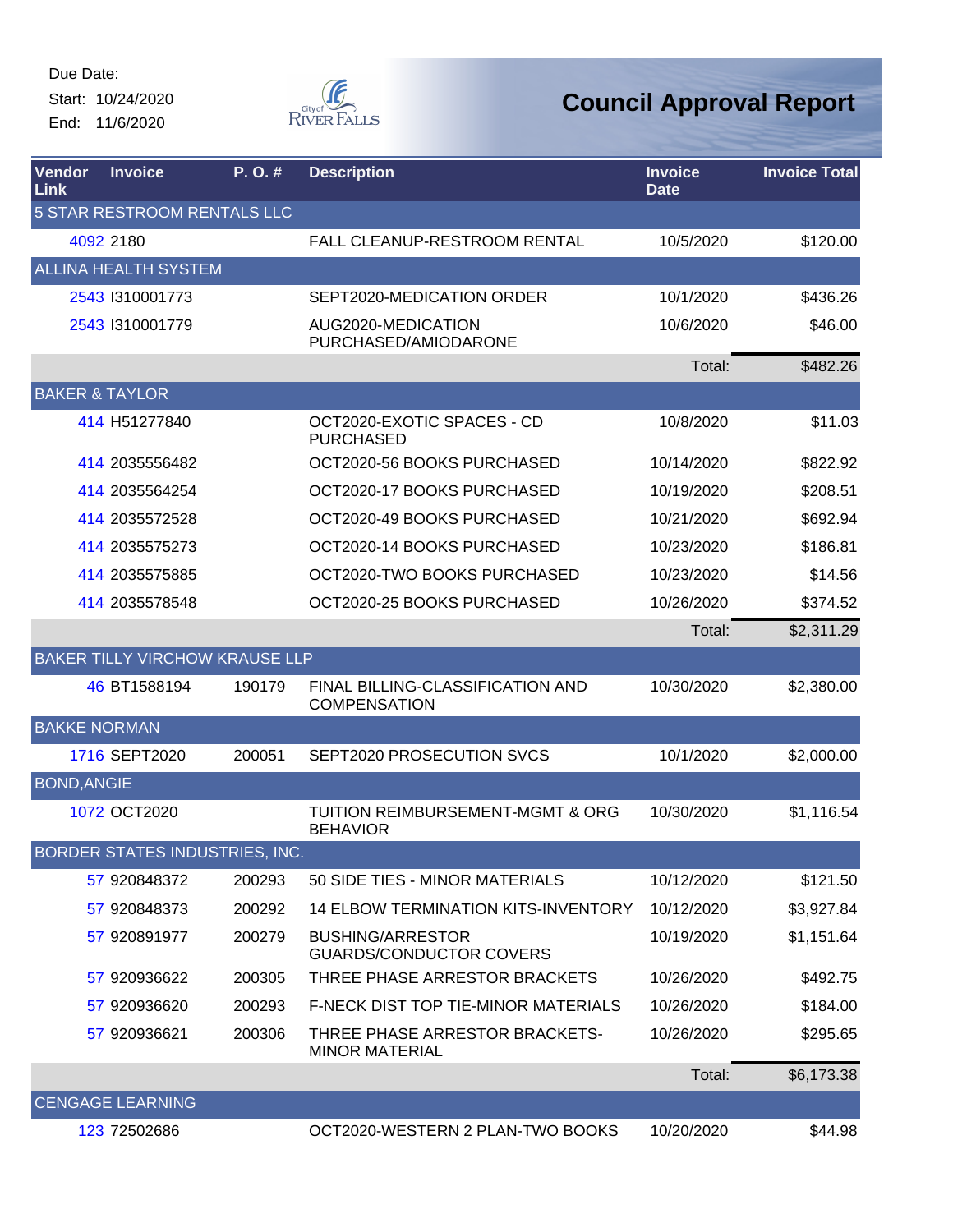Start: 10/24/2020 End: 11/6/2020



| Vendor<br><b>Link</b> | <b>Invoice</b>                    | $P. O.$ # | <b>Description</b>                                    | <b>Invoice</b><br><b>Date</b> | <b>Invoice Total</b> |
|-----------------------|-----------------------------------|-----------|-------------------------------------------------------|-------------------------------|----------------------|
|                       | <b>CISCO SYSTEMS INC</b>          |           |                                                       |                               |                      |
|                       | 4486 5100358888                   |           | NOV2020-WEBEX/VIRTUAL MEETING<br><b>SOFTWARE</b>      | 11/1/2020                     | \$384.00             |
|                       | COMPUTER INTEGRATION TECHNOLOGY   |           |                                                       |                               |                      |
|                       | 379 299744                        | 200008    | NOV2020-MANAGED BACKUP AGREEMENT                      | 11/1/2020                     | \$785.00             |
|                       | 379 299510                        | 200013    | NOV2020 CO-MANAGED SERVICE<br><b>AGREEMENT</b>        | 11/1/2020                     | \$3,466.25           |
|                       |                                   |           |                                                       | Total:                        | \$4,251.25           |
|                       | CORPORATE FLEET SERVICES, INC     |           |                                                       |                               |                      |
|                       | 2786 65150                        | 200015    | NOV2020-POLICE DEPT LEASED VEHICLES                   | 11/1/2020                     | \$1,007.20           |
|                       | <b>DAVID HOLODNACK</b>            |           |                                                       |                               |                      |
|                       | 2573 2020SAFETYEY<br><b>EWEAR</b> |           | 2020 SAFETY EYEWEAR REIMBURSEMENT                     | 10/15/2020                    | \$130.50             |
|                       | <b>DEISS, RANDALL E</b>           |           |                                                       |                               |                      |
|                       | 4556 3296                         | 200248    | SEPT2020-RENT-TWO TRAILERS-2815<br><b>PRAIRIE DR</b>  | 10/1/2020                     | \$400.00             |
|                       | 4556 3323                         | 200248    | OCT2020-RENT-TWO TRAILERS-2815<br><b>PRAIRIE DR</b>   | 10/31/2020                    | \$400.00             |
|                       |                                   |           |                                                       | Total:                        | \$800.00             |
|                       | DELL CONSTRUCTION CO INC          |           |                                                       |                               |                      |
|                       | 4487 OCT2020                      | 200200    | THRU 10/24/20-RF POLICE DEPT<br>REMODEL/ADDITION      | 10/30/2020                    | \$580,295.15         |
|                       | DELTA DENTAL OF WISCONISN INC     |           |                                                       |                               |                      |
|                       | 2572 NOV 2020 #<br>1519591        |           | <b>NOV 2020 VISION INSURANCE</b>                      | 11/1/2020                     | \$470.27             |
|                       | 2572 NOV 2020<br><b>RETIREE</b>   |           | NOV RETIREE VISION INSURANCE                          | 11/1/2020                     | \$6.21               |
|                       |                                   |           |                                                       | Total:                        | \$476.48             |
|                       | <b>DORNER COMPANY</b>             |           |                                                       |                               |                      |
|                       | 2453 151873-IN                    |           | ORINGS/STRAINER ELEMENT                               | 10/1/2020                     | \$36.66              |
| <b>EFTPS</b>          |                                   |           |                                                       |                               |                      |
|                       | 7 63417                           |           | ANNUAL FIRE PAY TO ICMA 2020                          | 10/29/2020                    | \$1,917.96           |
|                       | 7 63871                           |           | PAYROLL 10/19/20 - 11/01/20                           | 11/6/2020                     | \$75,235.71          |
|                       |                                   |           |                                                       | Total:                        | \$77,153.67          |
|                       | EO JOHNSON CO. INC                |           |                                                       |                               |                      |
|                       | 98 28075418                       |           | LIBRARY-NOV2020 RICOH COPIER BASE<br><b>PYMT</b>      | 11/1/2020                     | \$125.74             |
|                       | <b>EXPRESS PERSONNEL SERVICES</b> |           |                                                       |                               |                      |
|                       | 109 24508062                      |           | WKEND10/11-J.HAYES-28.5HRS-TEMP<br><b>COMM INTERN</b> | 10/14/2020                    | \$624.15             |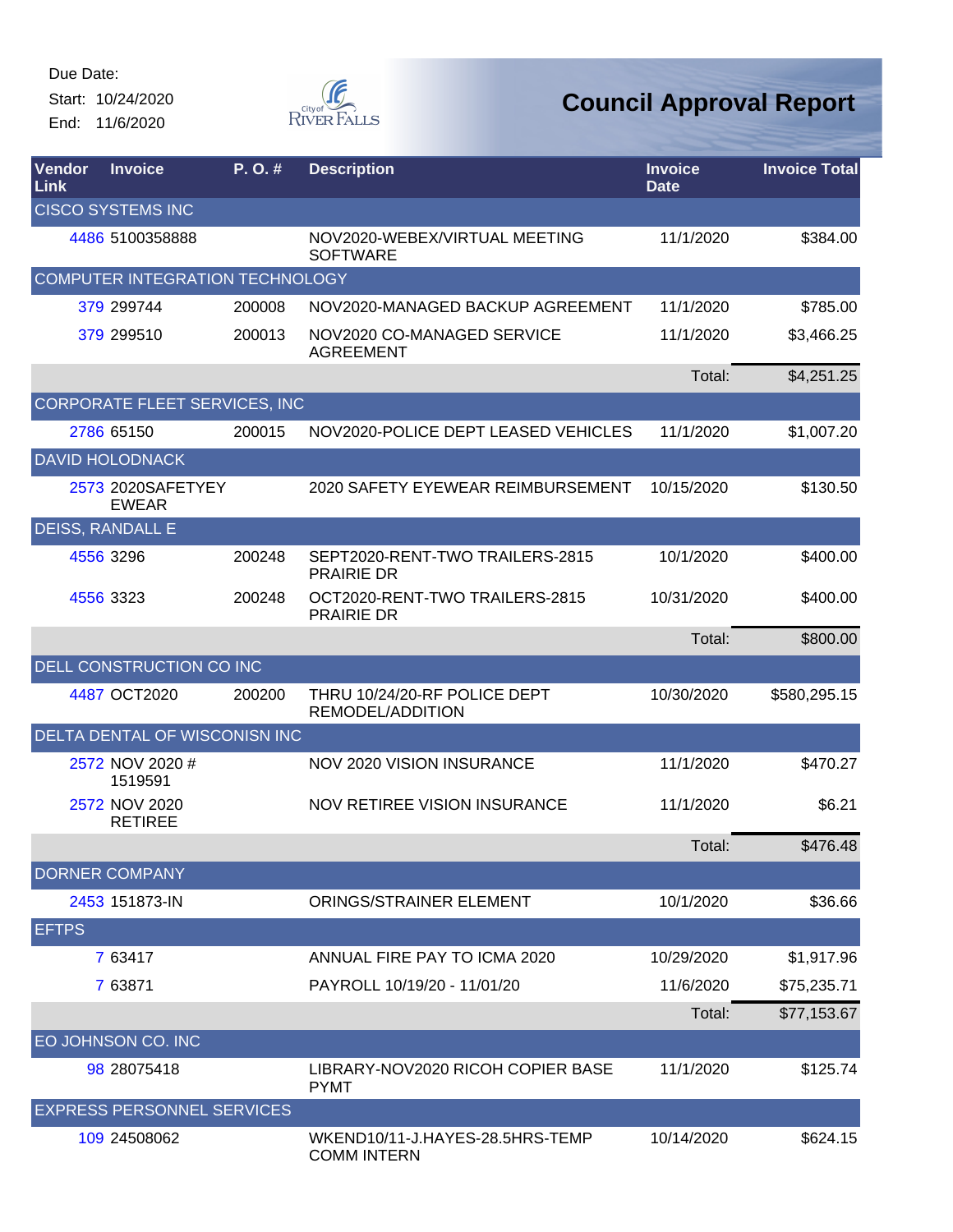Start: 10/24/2020 End: 11/6/2020



| Vendor<br>Link     | <b>Invoice</b>                         | P.O.#  | <b>Description</b>                                         | <b>Invoice</b><br><b>Date</b> | <b>Invoice Total</b> |
|--------------------|----------------------------------------|--------|------------------------------------------------------------|-------------------------------|----------------------|
|                    | 109 24530643                           | 200189 | WKEND10/18-T.WILLIAMS-40HRS-TEMP<br><b>PARK MAINT</b>      | 10/21/2020                    | \$795.20             |
|                    | 109 24530641                           |        | WKEND10/18-J.HAYES-20.5HRS-TEMP<br><b>COMM INTERN</b>      | 10/21/2020                    | \$448.95             |
|                    | 109 24557129                           | 200036 | WKEND10/25-T.WILLIAMS-32HRS-PARK<br><b>MAINT</b>           | 10/27/2020                    | \$636.16             |
|                    |                                        |        |                                                            | Total:                        | \$2,504.46           |
|                    | <b>FALKOWSKI, DERRICK</b>              |        |                                                            |                               |                      |
|                    | 3911 OCT2020                           |        | OCT2020-53HRS FOR ELECTION<br><b>ASSISTANCE</b>            | 10/30/2020                    | \$795.00             |
|                    | <b>FARRELL EQUIPMENT &amp; SUPPLY</b>  |        |                                                            |                               |                      |
|                    | 1103 1040494                           |        | SAFETY COORDINATOR-SAFETY LABELS<br><b>FOR LADDER</b>      | 10/30/2020                    | \$22.65              |
|                    | FIRST NATIONAL BANK - RF SECTION 125   |        |                                                            |                               |                      |
|                    | 6 63870                                |        | PAYROLL 10/19/20 - 11/01/20                                | 11/6/2020                     | \$4,201.24           |
|                    | FIRST NATIONAL BANK OF RIVER FALLS INC |        |                                                            |                               |                      |
|                    | <b>115 NOVXXX5314</b>                  |        | NOV2020-FUTURE FIRE STATION/STERLING<br><b>PONDS</b>       | 11/1/2020                     | \$38,646.52          |
|                    | 115 NOVXXX5313                         |        | NOV2020 LOAN-STREETS/PARKS/HOFFMAN                         | 11/1/2020                     | \$56,780.05          |
|                    |                                        |        |                                                            | Total:                        | \$95,426.57          |
|                    | FORUM COMMUNICATION CO                 |        |                                                            |                               |                      |
|                    | 234 6608353                            |        | OCT2020-NOTICE OF BUDGET/HEARING<br>PAPER NOTICE           | 10/21/2020                    | \$113.36             |
|                    | 234 CL01766522                         |        | OCT2020-NEW ENACTED ORDINANCES-<br><b>NEWSPAPER NOTICE</b> | 10/22/2020                    | \$55.20              |
|                    | 234 CL01766523                         |        | OCT2020-COMMON COUNCIL<br>PROCEEDINGS-PAPER NOTICE         | 10/22/2020                    | \$676.20             |
|                    | 234 CL01766568                         |        | OCT2020-COMMON COUNCIL AGENDA-<br><b>NEWSPAPER NOTICE</b>  | 10/22/2020                    | \$75.48              |
|                    |                                        |        |                                                            | Total:                        | \$920.24             |
|                    | <b>GERBER LEISURE PRODUCTS</b>         |        |                                                            |                               |                      |
|                    | 3310 7182                              | 200277 | BENCH FOR BIKES AND BREWS AREA                             | 10/23/2020                    | \$1,445.00           |
| <b>GMTZ LLC</b>    |                                        |        |                                                            |                               |                      |
|                    | 2629 REFUND-<br><b>OCT2020</b>         |        | REFUND-STERLING PONDS 2ND ADDITION-<br>PRIMARY ELEC EX     | 10/26/2020                    | \$22,119.18          |
| <b>HAWKINS INC</b> |                                        |        |                                                            |                               |                      |
|                    | 133 4788576                            | 200058 | SEPT2020 WATER DEPT - CHEMICALS                            | 10/1/2020                     | \$1,827.52           |
|                    | 133 4787445                            | 200058 | SEPT2020 WATER DEPT - CHEMICALS                            | 10/1/2020                     | \$4,426.10           |
|                    |                                        |        |                                                            | Total:                        | \$6,253.62           |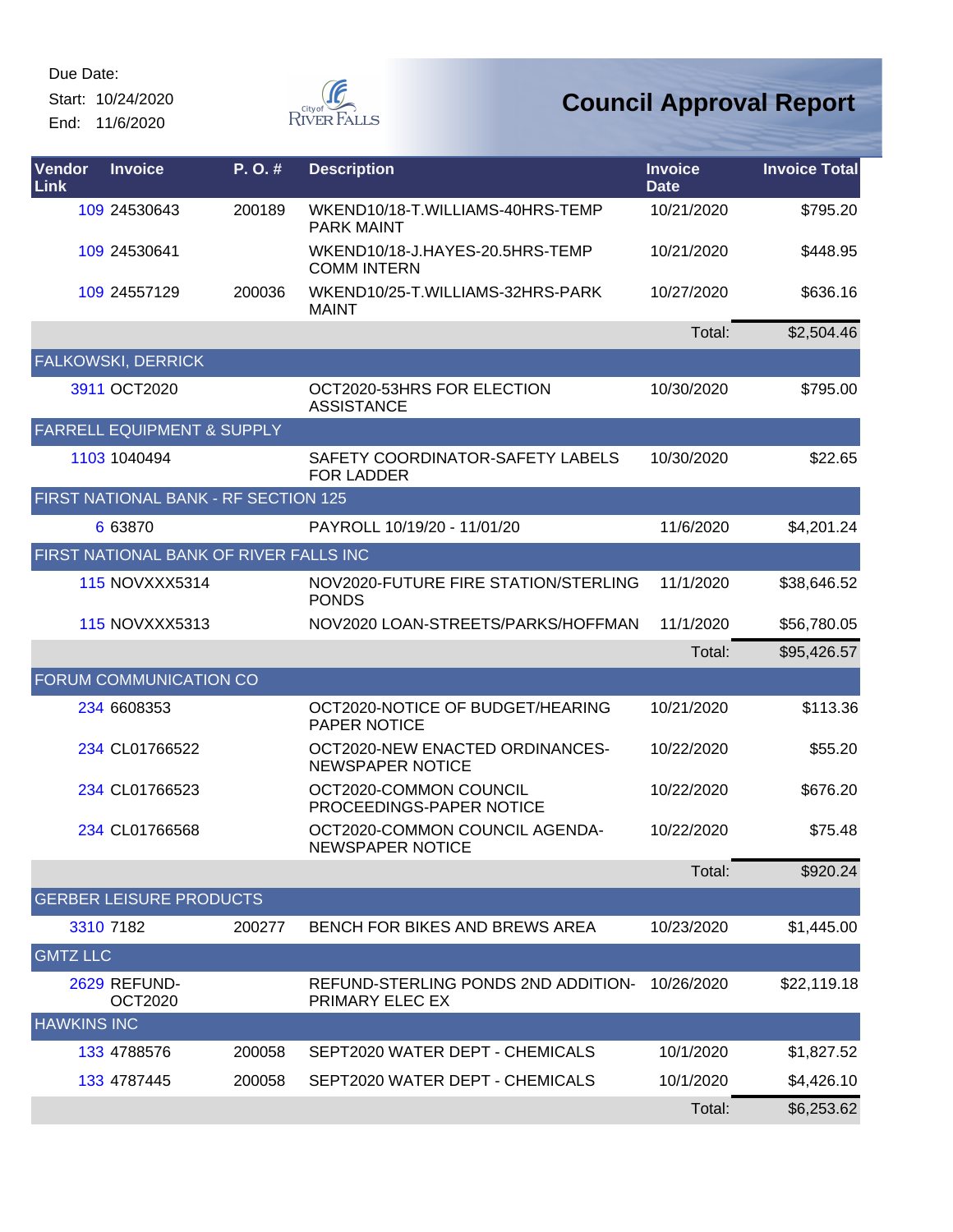Start: 10/24/2020 End: 11/6/2020



| Vendor<br>Link | <b>Invoice</b>                     | P.O.#                                   | <b>Description</b>                                  | <b>Invoice</b><br><b>Date</b> | <b>Invoice Total</b> |
|----------------|------------------------------------|-----------------------------------------|-----------------------------------------------------|-------------------------------|----------------------|
|                | <b>HEALTH PARTNERS</b>             |                                         |                                                     |                               |                      |
|                | 356 NOV 2020<br>100376258          |                                         | NOV 2020 HEALTH DENTAL INSURANCE                    | 11/1/2020                     | \$177,028.54         |
|                | HUEBSCH LAUNDRY COMPANY            |                                         |                                                     |                               |                      |
|                | 146 20036294                       | 200067                                  | 10/7 POLICE DEPT-RUG SERVICE                        | 10/7/2020                     | \$61.54              |
|                | 146 10063077                       | 200039                                  | 10/21 WASTEWATER DEPT UNIFORMS                      | 10/21/2020                    | \$46.31              |
|                | 146 10063074                       | 200042                                  | WKEND10/21-ELECTRIC DEPT UNIFORMS                   | 10/21/2020                    | \$290.59             |
|                | 146 10063075                       | 200038                                  | WKEND10/21 WATER DEPT UNIFORMS                      | 10/21/2020                    | \$40.54              |
|                | 146 10063076                       | 200043                                  | WKEND10/21 PW UNIFORMS                              | 10/21/2020                    | \$110.72             |
|                | 146 20038837                       | 200067                                  | 10/21 CITY HALL-RUG SERVICE                         | 10/21/2020                    | \$57.17              |
|                | 146 10065106                       | 200039                                  | WKEND10/28 WASTEWATER DEPT<br><b>UNIFORMS</b>       | 10/28/2020                    | \$46.31              |
|                | 146 10065103                       | 200042                                  | WKEND10/28 ELECTRIC DEPT UNIFORMS                   | 10/28/2020                    | \$290.59             |
|                | 146 10065104                       | 200038                                  | WKEND10/28 WATER DEPT UNIFORMS                      | 10/28/2020                    | \$40.54              |
|                | 146 10065105                       | 200043                                  | WKEND10/28 PW UNIFORMS                              | 10/28/2020                    | \$110.72             |
|                |                                    |                                         |                                                     | Total:                        | \$1,095.03           |
|                |                                    | INDIANHEAD FEDERATED LIBRARY SYSTEM     |                                                     |                               |                      |
|                | 655 220434                         |                                         | <b>SELF CHECK INTERFACE</b><br>LICENSES/MAINTENANCE | 10/26/2020                    | \$2,804.00           |
|                | 655 220478                         |                                         | LIBRARY-ANNUAL PHAROS MAINT FEE                     | 10/28/2020                    | \$840.00             |
|                |                                    |                                         |                                                     | Total:                        | \$3,644.00           |
|                |                                    |                                         | INTERNATIONAL CITY MGMT ASSOC RETIREMENT CORP       |                               |                      |
|                | 1 63415                            |                                         | ANNUAL FIRE PAY TO ICMA 2020                        | 10/29/2020                    | \$39,781.78          |
|                | 1 A Larson<br>10/29/2020           |                                         | A LARSON GARNISHMENT TO ICMA<br><b>CORRECTION</b>   | 10/29/2020                    | \$276.64             |
|                | 1 63866                            |                                         | PAYROLL 10/19/20 - 11/01/20                         | 11/6/2020                     | \$18,165.21          |
|                | 1 63867                            |                                         | PAYROLL 10/19/20 - 11/01/20                         | 11/6/2020                     | \$778.48             |
|                |                                    |                                         |                                                     | Total:                        | \$59,002.11          |
|                | <b>IVERSON LASER ENGRAVING INC</b> |                                         |                                                     |                               |                      |
|                | 177 39910                          |                                         | LIBRARY-RED/WHITE LABEL WITH TWO<br>SIDED TAPE      | 10/21/2020                    | \$18.00              |
|                |                                    | LINCOLN NATIONAL LIFE INSURANCE COMPANY |                                                     |                               |                      |
|                | 3066 NOV 2020<br>4157224902        |                                         | NOV 2020 LTD/LIFE/AD&D                              | 11/1/2020                     | \$5,199.54           |
|                | 3066 NOV 2020<br>4157225598        |                                         | NOV 2020 ADDITIONAL LIFE/AD&D                       | 11/1/2020                     | \$290.48             |
|                |                                    |                                         |                                                     | Total:                        | \$5,490.02           |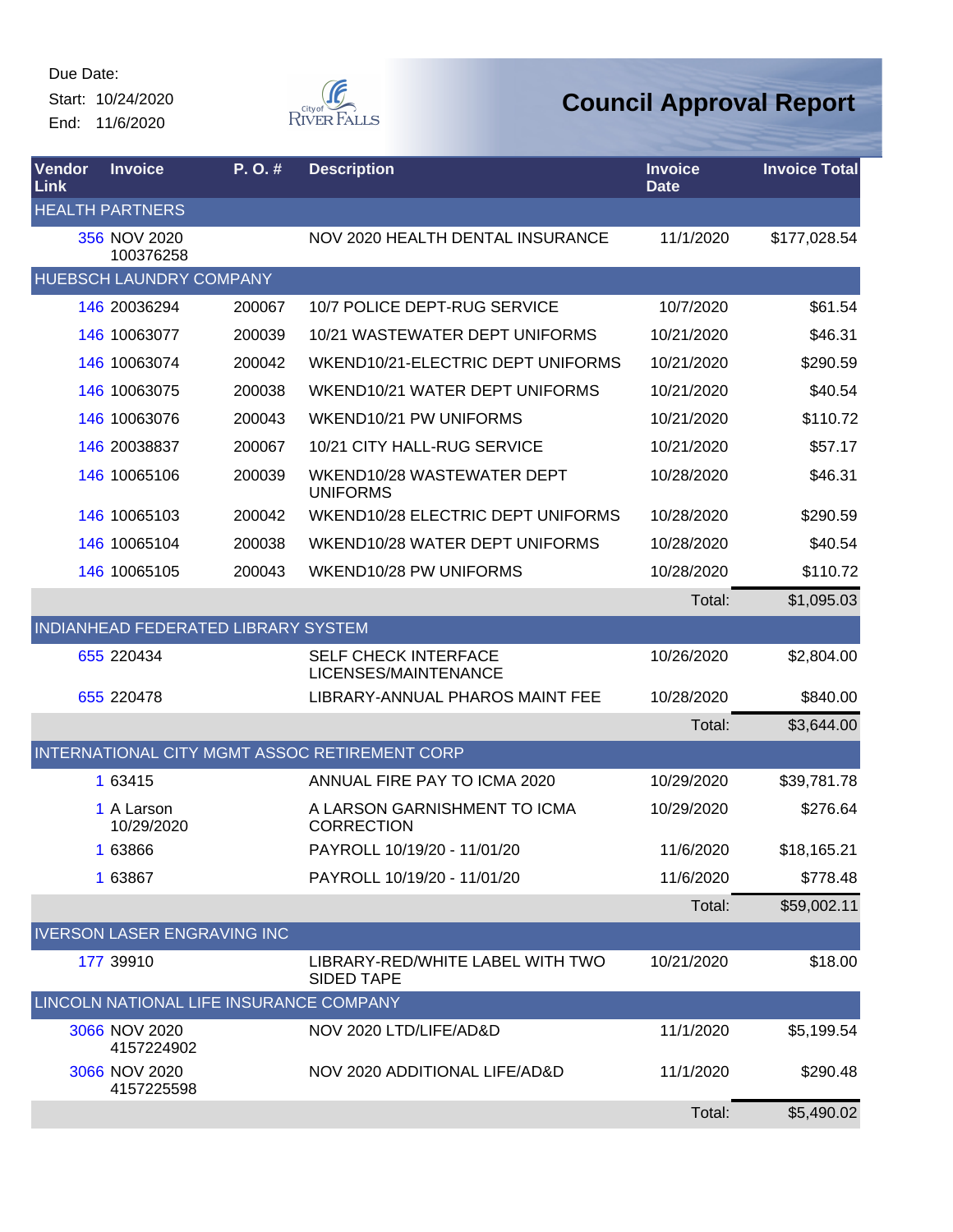Start: 10/24/2020 End: 11/6/2020



| Vendor<br>Link         | <b>Invoice</b>                    | P.O.#  | <b>Description</b>                                  | <b>Invoice</b><br><b>Date</b> | <b>Invoice Total</b> |
|------------------------|-----------------------------------|--------|-----------------------------------------------------|-------------------------------|----------------------|
|                        | LINEHAN OUTDOOR SERVICES LLC      |        |                                                     |                               |                      |
|                        | 1570 1028                         | 200147 | SEPT2020-STERLING PONDS-RESIDENTIAL<br><b>AREA</b>  | 10/27/2020                    | \$1,880.00           |
| <b>MIDWEST TAPE</b>    |                                   |        |                                                     |                               |                      |
|                        | 409 99531769                      |        | OCT2020-THREE AUDIOBOOKS<br><b>PURCHASED</b>        | 10/20/2020                    | \$124.97             |
|                        | 409 99531768                      |        | OCT2020-STORY SEEKER AUDIOBOOK<br><b>PURCHASED</b>  | 10/20/2020                    | \$32.99              |
|                        | 409 99532260                      |        | OCT2020-HIS TRUTH IS MARCHING<br><b>AUDIOBOOK</b>   | 10/20/2020                    | \$39.99              |
|                        |                                   |        |                                                     | Total:                        | \$197.95             |
|                        | <b>MISSISSIPPI WELDERS</b>        |        |                                                     |                               |                      |
|                        | 568 415478                        |        | <b>TWO CYLINDER CAPS</b>                            | 10/27/2020                    | \$19.00              |
|                        | <b>MORTON SALT INC</b>            |        |                                                     |                               |                      |
|                        | 3764 5402170395                   | 200300 | OCT2020-25.29 TONS BULK SAFE-T-SALT                 | 10/21/2020                    | \$1,965.54           |
|                        | 3764 5402171097                   | 200300 | OCT2020-49.12 TONS BULK SAFE-T-SALT                 | 10/22/2020                    | \$3,817.60           |
|                        | 3764 5402171770                   | 200300 | OCT2020-119.95 TONS BULK SAFE-T-SALT                | 10/23/2020                    | \$9,322.51           |
|                        |                                   |        |                                                     | Total:                        | \$15,105.65          |
|                        | NORTHERN STATES POWER COMPANY WI  |        |                                                     |                               |                      |
|                        | 344 704920661                     |        | OCT2020-PRESCOTT AMBULANCE POWER<br><b>BILL</b>     | 10/15/2020                    | \$164.96             |
|                        | ONE TIME PAY VENDOR               |        |                                                     |                               |                      |
|                        | 9999 EWHOMES                      |        | REFUND-STERLING PONDS COTTAGES-<br>PRIMARY ELEC EXT | 10/26/2020                    | \$16,138.58          |
|                        | 9999 TYLERSASS                    |        | REFUND-UNDERGROUND CONVERSION PD                    | 10/28/2020                    | \$2,042.12           |
|                        | 9999 ANDREWTARR                   |        | PAID CITATION#04326276 TWICE-REFUND                 | 10/30/2020                    | \$75.00              |
|                        |                                   |        |                                                     | Total:                        | \$18,255.70          |
| <b>PELION BENEFITS</b> |                                   |        |                                                     |                               |                      |
|                        | 5 63416                           |        | ANNUAL FIRE PAY TO ICMA 2020                        | 10/29/2020                    | \$2,904.65           |
|                        | 5 63869                           |        | PAYROLL 10/19/20 - 11/01/20                         | 11/6/2020                     | \$835.62             |
|                        |                                   |        |                                                     | Total:                        | \$3,740.27           |
|                        | <b>QUADIENT FINANCE USA INC</b>   |        |                                                     |                               |                      |
|                        | 4403 SEPT2020                     |        | SEPT2020-POSTAGE MACHINE FUNDS                      | 10/29/2020                    | \$5,010.00           |
|                        | <b>RFID LIBRARY SOLUTIONS INC</b> |        |                                                     |                               |                      |
|                        | 4534 RFPL10202020                 |        | AMH SORTING BIN-LIBRARY                             | 10/20/2020                    | \$1,650.00           |
|                        | <b>RIVER CITY ELECTRIC</b>        |        |                                                     |                               |                      |
|                        | 1291 1863                         | 200313 | INSTALL ELECTRICAL BREAKER/NEW<br><b>CONVEYOR</b>   | 10/27/2020                    | \$817.20             |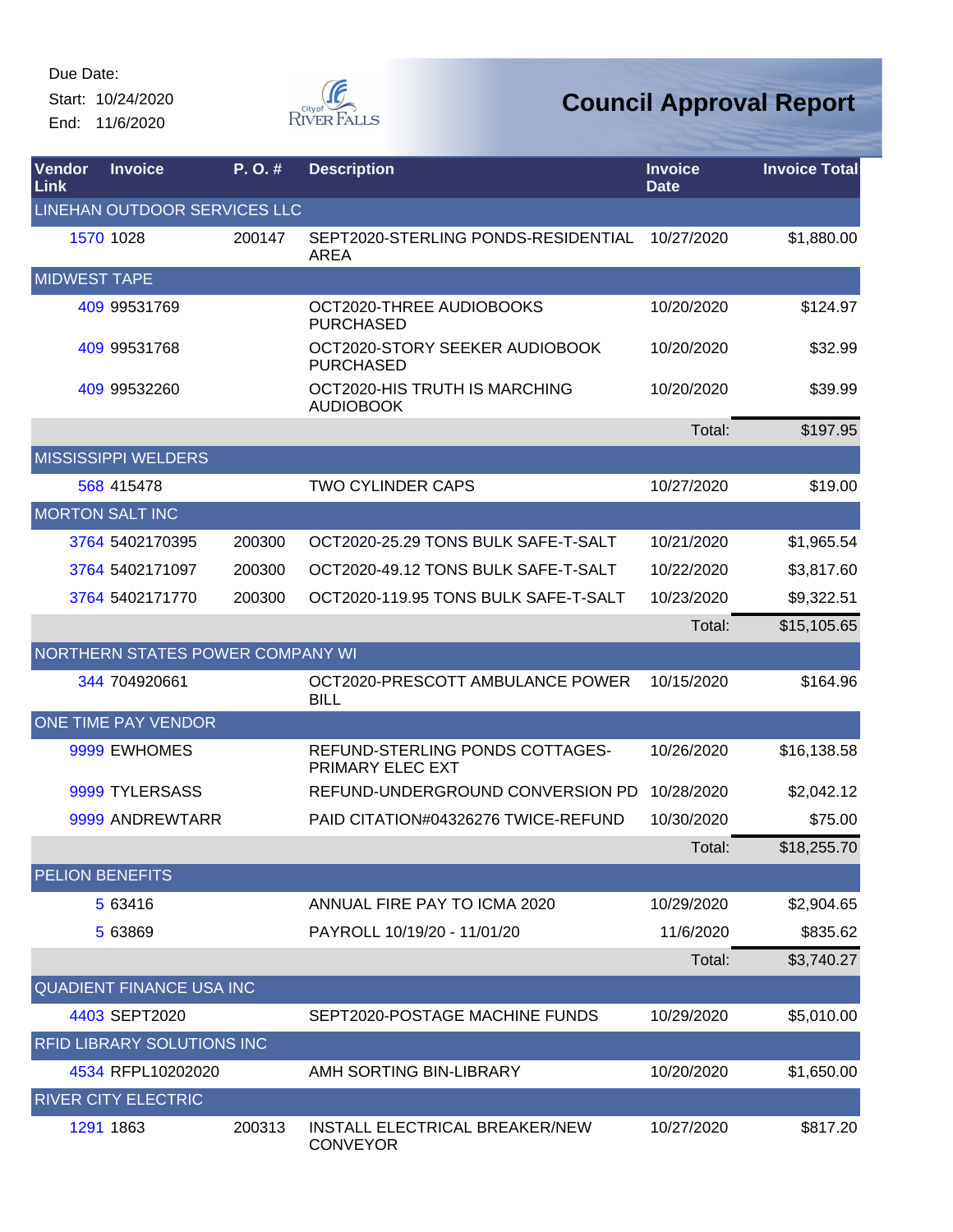Start: 10/24/2020 End: 11/6/2020



| Vendor<br>Link                      | <b>Invoice</b>                           | $P. O.$ # | <b>Description</b>                                          | <b>Invoice</b><br><b>Date</b> | <b>Invoice Total</b> |  |  |
|-------------------------------------|------------------------------------------|-----------|-------------------------------------------------------------|-------------------------------|----------------------|--|--|
| RIVER FALLS CHAMBER OF COMMERCE INC |                                          |           |                                                             |                               |                      |  |  |
|                                     | 225 577A                                 |           | OCT2020-FIVE CHAMBER CHECKS-<br><b>APPLIANCE REBATES</b>    | 10/22/2020                    | \$275.00             |  |  |
|                                     | 225 ROOM TAX<br>3RD QRT                  |           | ROOM TAX 3RD QRT                                            | 11/4/2020                     | \$19,161.35          |  |  |
|                                     |                                          |           |                                                             | Total:                        | \$19,436.35          |  |  |
|                                     | <b>RIVER FALLS ROTARY</b>                |           |                                                             |                               |                      |  |  |
|                                     | 458 3571                                 | 200045    | 4TH QTR-S.NELSON ROTARY MEMBERSHIP<br><b>DUES</b>           | 10/30/2020                    | \$125.00             |  |  |
|                                     | <b>RIVER FALLS SENIOR CITIZENS</b>       |           |                                                             |                               |                      |  |  |
|                                     | 438 NOV2020                              |           | <b>NOV2020 SENIOR CENTER</b>                                | 11/1/2020                     | \$500.00             |  |  |
|                                     | <b>ROHL CONSTRUCTION INC</b>             |           |                                                             |                               |                      |  |  |
|                                     | 2983 12894                               | 200318    | <b>CRUSHED LIMESTONE-STREETS/FIRE</b><br><b>DEPT</b>        | 10/1/2020                     | \$1,921.86           |  |  |
|                                     | RURAL ELECTRIC SUPPLY COOPERATIVE        |           |                                                             |                               |                      |  |  |
|                                     | 221 801207-00                            | 200297    | <b>RISER TERMINATION KITS-INVENTORY</b>                     | 10/13/2020                    | \$372.84             |  |  |
|                                     | 221 802299-00                            | 200310    | PEDESTAL 3-PHASE PRIMARY<br>SECTIONALIZING CABINETS         | 10/14/2020                    | \$5,801.96           |  |  |
|                                     | 221 802295-00                            | 200310    | DISCONNECT SWITCHES/PHOTOELECTRIC<br>CONTROLS/TAPE          | 10/20/2020                    | \$1,201.00           |  |  |
|                                     |                                          |           |                                                             | Total:                        | \$7,375.80           |  |  |
|                                     | SHORT ELLIOTT HENDRICKSON INC            |           |                                                             |                               |                      |  |  |
|                                     | 244 393874                               | 190375    | SEPT2020-PRELIMINARY ENGINEERING-<br><b>MANN VALLEY</b>     | 10/13/2020                    | \$716.38             |  |  |
|                                     | SHRED-IT US HOLDCO, INC                  |           |                                                             |                               |                      |  |  |
|                                     | 2439 8180720635                          | 200119    | OCT2020 MONTHLY SHREDDING SERVICE                           | 10/22/2020                    | \$103.22             |  |  |
|                                     | ST CROIX VALLEY NATURAL GAS CO           |           |                                                             |                               |                      |  |  |
|                                     | 255 SEPT2020                             |           | SEPT2020 NATURAL GAS BILL                                   | 9/30/2020                     | \$1,443.66           |  |  |
|                                     | STATE OF WI, DEPT OF CHILDREN & FAMILIES |           |                                                             |                               |                      |  |  |
|                                     | 328 63872                                |           | PAYROLL 10/19/20 - 11/01/20 REMIT#7747159                   | 11/6/2020                     | \$340.31             |  |  |
|                                     | <b>STATE TREASURER</b>                   |           |                                                             |                               |                      |  |  |
|                                     | 260 NOV2020                              |           | NOV2020 WATER/ELECTRIC/SEWER BONDS                          | 11/1/2020                     | \$109,500.00         |  |  |
|                                     |                                          |           | STATEWIDE ENERGY EFFICIENCY & RENEWABLES ADMIN INC          |                               |                      |  |  |
|                                     | 243 SEPT2020                             |           | SEPT2020-ENERGY EFFICIENCY FUNDS-<br><b>FOCUS ON ENERGY</b> | 10/1/2020                     | \$4,487.38           |  |  |
|                                     | STUART C IRBY TOOL AND SAFETY            |           |                                                             |                               |                      |  |  |
|                                     | 156 S012127460.00 200317<br>1            |           | ELECTRIC-HOTLINE STIRRUPS                                   | 10/22/2020                    | \$640.27             |  |  |
|                                     | TD & I CABLE MAINTENANCE INC             |           |                                                             |                               |                      |  |  |